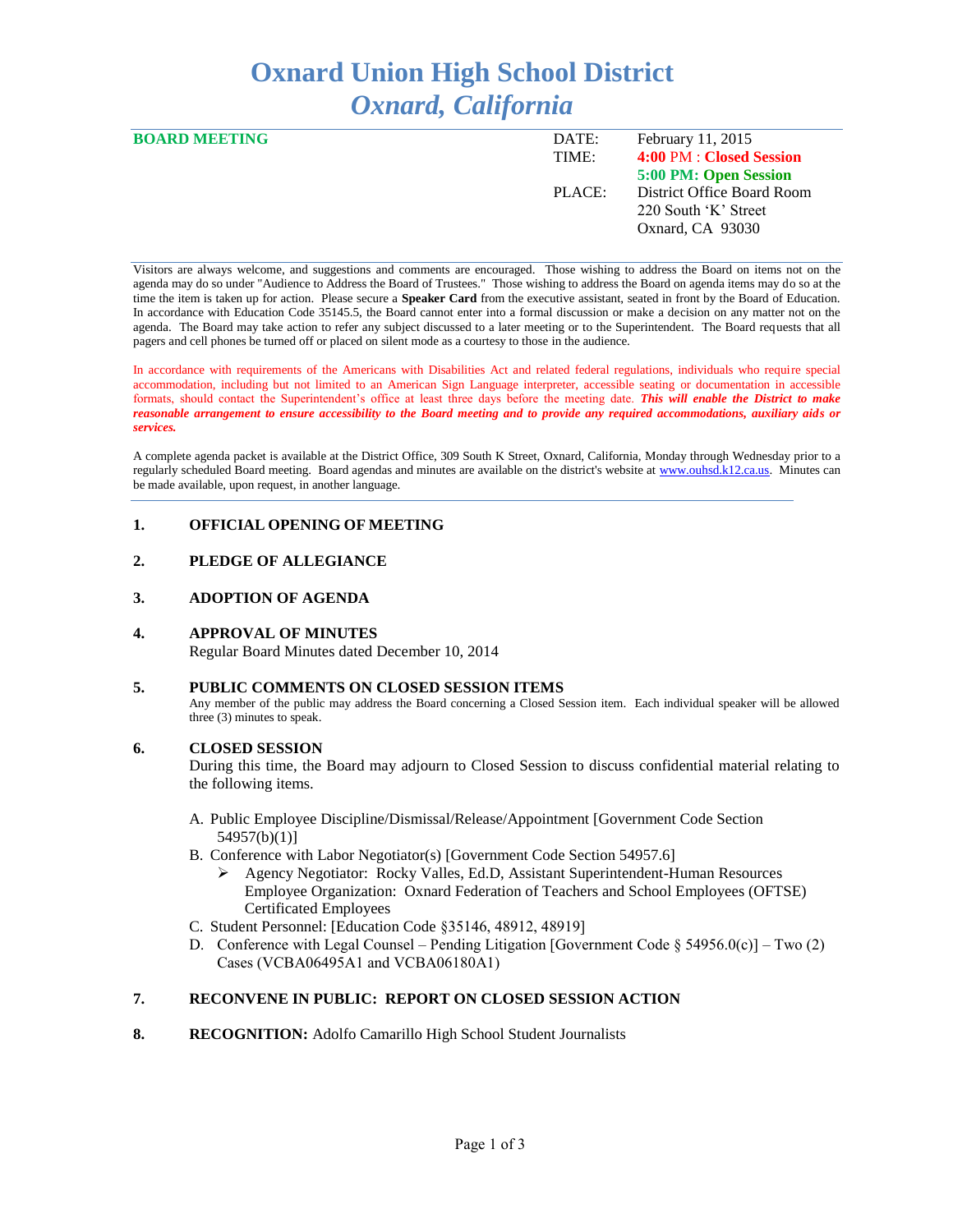Board Meeting Agenda February 11, 2015

## **9. PUBLIC COMMENTS TO ADDRESS THE BOARD OF TRUSTEES**

Those persons wishing to address the Board may do so at this time by completing a Speaker Card. All comments are to be directed to the Board President. Individual speakers shall be allowed three (3) minutes to address the Board on each agenda or non-agenda item. With Board consent, the President may increase or decrease the time allowed for public presentation, depending on the topic and the number of persons wishing to be heard. The President may take a poll of speakers for or against a particular issue and may ask that additional persons speak only if they have something new to add. Please refer to the complete text of Oxnard Union High School District Board Policy 9323: *Procedures for Communicating with the Board of Trustees.*

## **10. SUPERINTENDENT'S REPORTS**

General Report: Gabe Soumakian, Ed.D.

### **11. STUDENT REPRESENTATIVE REPORT**

### **12. CONSENT CALENDAR**

#### **Business**

A. Consideration of Approval of Purchase Orders and Direct Pays for the Period January 16 – 30, 2015

#### **Educational Services**

- B. Consideration of Approval of Non-Public School Placement for Student Cases #27, according to the Recommendation of the Student's IEP Team and the Director of Special Education
- C. Consideration of Approval of Waiver of CAHSEE requirement for OUHSD students with Disabilities
- D. Consideration of Approval of Agreement between Oxnard Union High School District and the Ventura County Office of Education/Triton Academy to Provide Exceptional Service to Special Education Pupils
- E. Consideration of Approval of 2014-15 Mid-Term Graduates
- F. Consideration of Approval of Renewal of 2015-16 AVID Agreement and Districtwide AVID Expenses

#### **21st Century Learning & Innovation**

G. Consideration of Approval of Stipulated Student Expulsion(s) by Agreement of the School Principal, the Student, and the Students' Parent/Guardian, as per Board Policy 5144, Section 22

#### **Human Resources**

H. Consideration of Approval of Certificated and Classified Personnel

# **13. ACTION ITEMS**

#### **Educational Services**

- A. Consideration of Approval of Revision to BP 5030 *Student and Staff Wellness,*  [First Reading]
- B. Consideration of Approval of K-12 Solutions for Customer Service and Sustained Stakeholder Engagement, [First Reading]

#### **Human Resources**

C. Consideration of Approval for the Position of *Coordinator of Work-Based Learning* (funded by CCPT Grant) – [Second Reading]